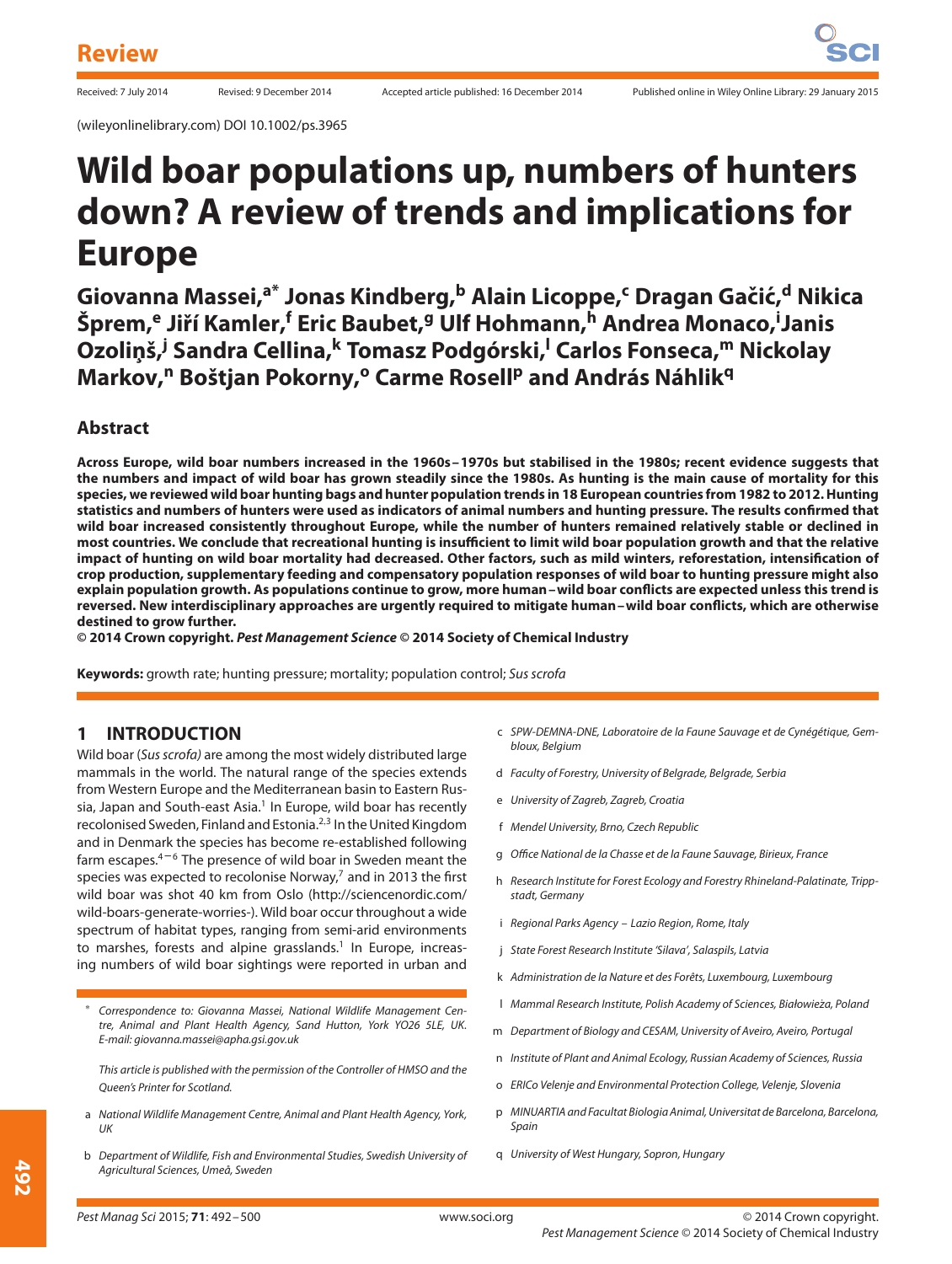suburban areas, for instance in Berlin, Barcelona, Rome, Vilnius and Budapest (e.g. Náhlik A, unpublished; Monaco A, unpublished).8*,*<sup>9</sup> In Belgrade, the number of wild boar killed in the suburban area rose from 97 in 2004-2005 to 374 in 2013-2014 (Gačić D, unpublished).

Among ungulates, wild boar are characterised by the highest reproductive rate, with annual population growth rates that may exceed 2.0.<sup>10-12</sup> The main causes of natural mortality for this species are starvation due to extreme weather conditions,<sup>13,14</sup> diseases<sup>15</sup> and predation by wolf (Canis lupus).<sup>16,17</sup> However, hunting, and to a lesser extent road traffic accidents, make the greatest contribution to wild boar mortality.12*,*<sup>17</sup> – <sup>22</sup>

The impact of wild boar on conservation and economic interests includes spread of diseases to livestock and people, vehicle collisions, and damage to crops and amenities, as well as reduction in plant and animal abundance and richness. $23 - 28$  As wild boar numbers appear to increase in many European countries, their impact is also increasing;3*,*12*,*19*,*20*,*<sup>29</sup> – <sup>31</sup> and mitigating human–wild boar conflicts will present a significant challenge.

A review of wild boar population trends carried out in the  $1980s<sup>32</sup>$  showed that the simultaneous increases in wild boar numbers in different European countries between the 1960s and the 1980s followed a logistic curve, with a sharp increase in growth rate between 1965 and 1975 and a plateau in the following decade, when numbers appeared to stabilise. These trends in wild boar numbers were attributed to a combination of species-specific biological factors (e.g. very high reproductive output and dispersal potential), as well as to other changes, which included lack of large predators, reforestation, deliberate releases for sport hunting, supplementary feeding, habitat alteration due to human activities and mild winters which improved survival.2*,*29*,*<sup>33</sup> – <sup>38</sup>

Three decades later, many of these factors are still operating, and current trends of landscape development indicate that human–ungulate conflicts, and in particular human–wild boar conflicts, are increasing. $39-49$  In parallel, the apparent decline in hunter numbers observed in several western countries<sup>42</sup> suggests that the relative importance of hunting, as the main cause of wild boar mortality, will decrease. Analysing wild boar population trends in recent decades and understanding the factors affecting these trends are crucial to managing the presence of this species and its impact in the near future.

The aims of this paper were: (1) to describe wild boar population trends in European countries over the last three decades; (2) to illustrate hunter population trends in the same timeframe; (3) to discuss the implications of wild boar and hunter population trends for mitigation of human–wild boar conflicts.

# **2 METHODS**

Wild boar population numbers were derived from hunting bags provided by local and national hunters associations or by focal points (academic and research institutions, local authorities, etc.) (see Appendix 1) from 18 selected European countries. Although some countries have maintained hunting statistics since 1930, most started collecting data in the mid-1970s. As trends for some European wild boar populations had been analysed up to the early 1980s,<sup>32</sup> this review focused on the last three decades, from 1982 to 2012 or 2013. For ease of presentation, countries were divided into four arbitrary groups, based on the numbers of wild boar harvested in the latest year as follows: *<*10 000, 10 000–50 000, 50 001–200 000 and *>*200 000.

For most countries, data were available at the national scale. For some countries, data were collected only for part of the national territory or extrapolated to the whole country as follows:

Italy A complete dataset was available for five out of the 21 regions. Based on hunting bags in other regions in recent years, these five regions represent 73% of the total number of wild boar harvested.<sup>43</sup> The data reported in Fig. 1 are extrapolated to the whole country (100%) by adding 27% of the wild boar annually harvested in the five regions to the actual numbers harvested in these five regions. However, the National Ungulate Databank suggests that these statistics might be widely underestimated.<sup>43</sup> Thus, we can hypothesise that the total number of wild boar culled in Italy in recent years could be as high as 300 000 animals instead of the ca 200 000 reported here (Monaco A, unpublished).

Belgium Wild boar are present throughout the country, but data are reported only for the southern part of the country (Wallonia), as wild boar colonised Flanders (North Belgium) only a few years ago (data from 2006). Data from Wallonia in 2012 represented 98% of the total hunting bag.

Russia The official statistics reported here are likely to underestimate the true numbers of wild boar harvested, although the bias was impossible to quantify.

Germany Owing to reunification in 1989/90, data on number of hunters and wild boar harvested were likely to be accurate after 1989/90 (Hohmann U, private communication).

Croatia, Serbia and Slovenia The splitting of former Yugoslavia into several countries did not influence the hunting statistics of these countries, as population management and national hunting statistics have been separated for each country since the 1950s. However, data on the number of wild boar harvested in Serbia and Croatia are highly underestimated (by *>*30%), while data from Slovenia are very accurate (Pokorny B, unpublished).

Although the accuracy of hunting bags was acknowledged to vary significantly between countries, we assumed that potential biases would be relatively constant within each country over time, and that these data would provide the best available indicators of wild boar population trends.

To quantify wild boar population trends during the last three decades, an index of annual population growth rate was estimated for each country by dividing the number of wild boar harvested in one year by the number harvested the previous year. Values were averaged across all the countries and reported for the 1983–2012 period. The quinquennial changes in number of wild boar were also considered because 5 year timeframes are often used when planning population control strategies.<sup>42</sup> The quinquennial changes in number of wild boar harvested were expressed by dividing the average number of animals harvested in a 5 year period by the average number of wild boar harvested in the previous 5 years. Values were averaged across all the countries and reported for the 1986–2012 period.

Data on the number of hunters or on the number of hunting licences (hereafter referred to as 'number of hunters') were derived from the sources reported in Appendix 1 for 17 countries. While in most instances it was not possible to determine the actual proportion of hunters engaged in wild boar hunting, out of the total population of hunters, the data were used as indicators of trends at the national level. For ease of presentation, data on the number of hunters were divided into four arbitrary groups, based on latest numbers recorded, as follows: *<*30 000, 30 000–100 000, 100 001–500 000 and *>*500,000.

For each country, a linear regression was fitted between years and the number of hunters; to account for autocorrelation in the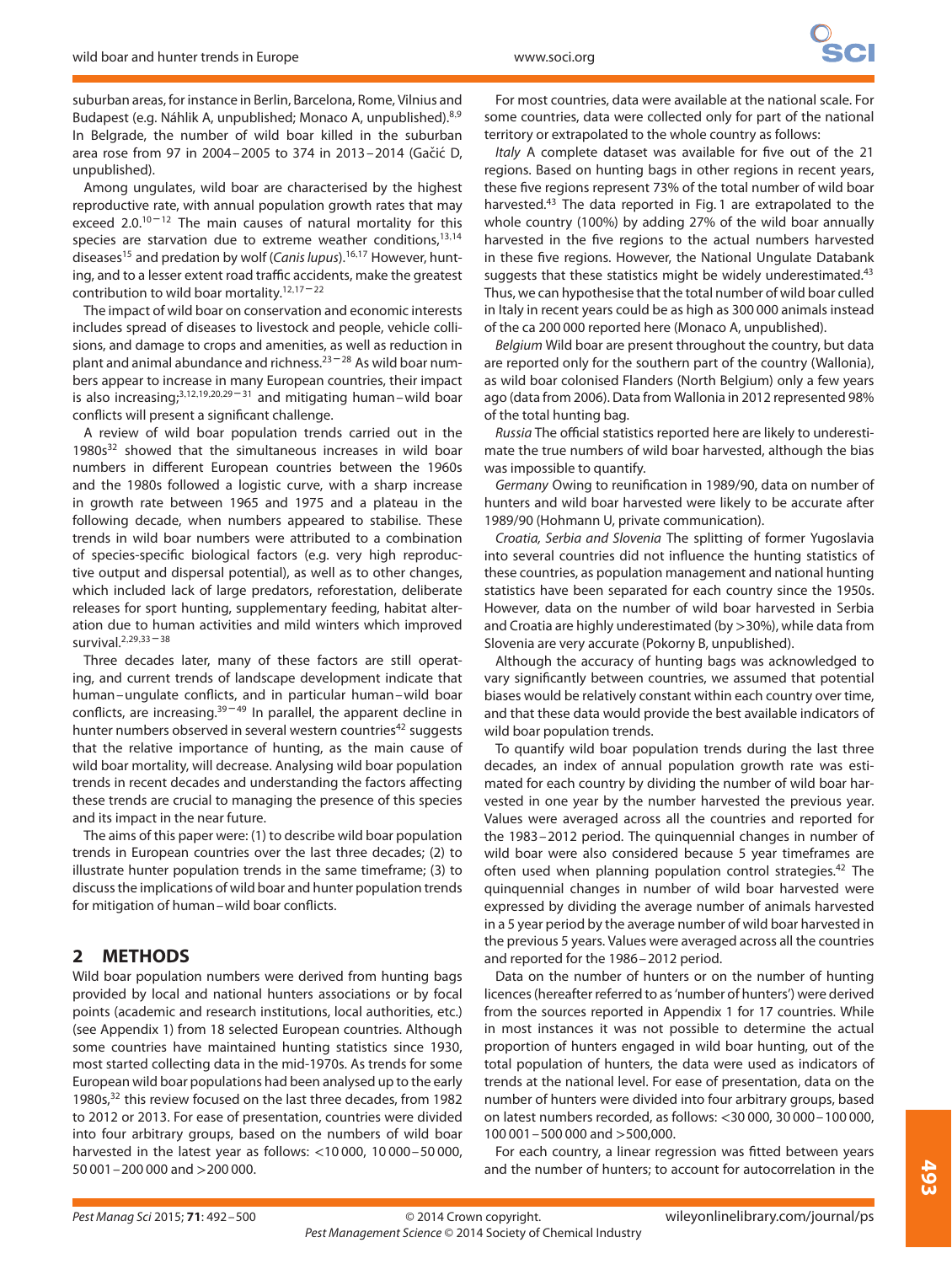

**Figure 1.** Wild boar hunting bags from selected European countries.

data, an autoregressive model [AR(1)] was fitted to the error term. To analyse overall trends in number of hunters versus number of wild boar harvested in Europe, a linear regression was fitted between these variables for the period between 1991 and 2011, using the 16 countries for which these data were available. To account for autocorrelation in the data, an autoregressive model [AR(1)] was fitted to the error term. All analyses were carried out in GenStat 17.1.

To illustrate overall trends in number of hunters and number of wild boar harvested in Europe, the total number of wild boar harvested and the total number of hunters across all countries were plotted against time for the period between 1991 and 2011 when data were available for all countries.

### **3 RESULTS**

#### **3.1 Wild boar population trends**

The most recent wild boar hunting bags, in 2012 and 2013, indicate that some countries such as Spain, Poland, France, Italy and Germany harvest between 200 000 and 640 000 wild boar per year. The trends in hunting bags are consistent with population growth in all countries throughout the last three decades, although growth rates differed among countries (Fig. 1). In many countries the number of wild boar harvested often appeared to stabilise for a few years before further increase was observed. The mean annual population growth rate index (Fig. 2) averaged across all countries showed a fairly regular pattern, with peaks followed by troughs at 3–4 year intervals. In four out of the 30 years considered for the analysis, the mean wild boar population growth index across Europe was lower than 1 (with  $1 =$  stable population), while in all other years the growth rate index varied between 1.00 and 1.46. The quinquennial population growth rate index mirrored the yearly regular pattern and varied between 1.40 and 1.73.



**Figure 2.** Mean (SE) estimated growth rate of wild boar populations in Europe, derived from hunting bag statistics calculated for each country and averaged across 18 countries. Annual growth rate=number of wild boar harvested per year divided by the number of animals harvested the previous year. Five-year growth rate= mean number of wild boar harvested in 5 years divided by the number of animals harvested the previous 5 years.

#### **3.2 Trends in numbers of hunters**

The trends in number of hunters suggest that, in 12 of the 17 countries examined, hunter numbers either declined ( $n=8$  countries) or remained stable ( $n=4$  countries) (Fig. 3). For, Luxembourg, Serbia, France, Slovenia, Portugal, Sweden, Italy and Spain, we found a negative correlation between year and number of hunters (P *<*0.05 for all countries). Hunter numbers remained stable in Montenegro, Croatia, the Czech Republic and Russia, with the regression slope not significantly different from zero (P *>*0.05 for all countries). In the remaining five countries, Belgium, Poland, Austria, Hungary and Germany, we found a positive correlation between year and number of hunters (P *<*0.05 for all countries). In Belgium, Poland, Austria, Hungary and Germany the numbers of hunters in 2012 were respectively 1.3, 1.2, 1.1, 1.5 and 1.2 times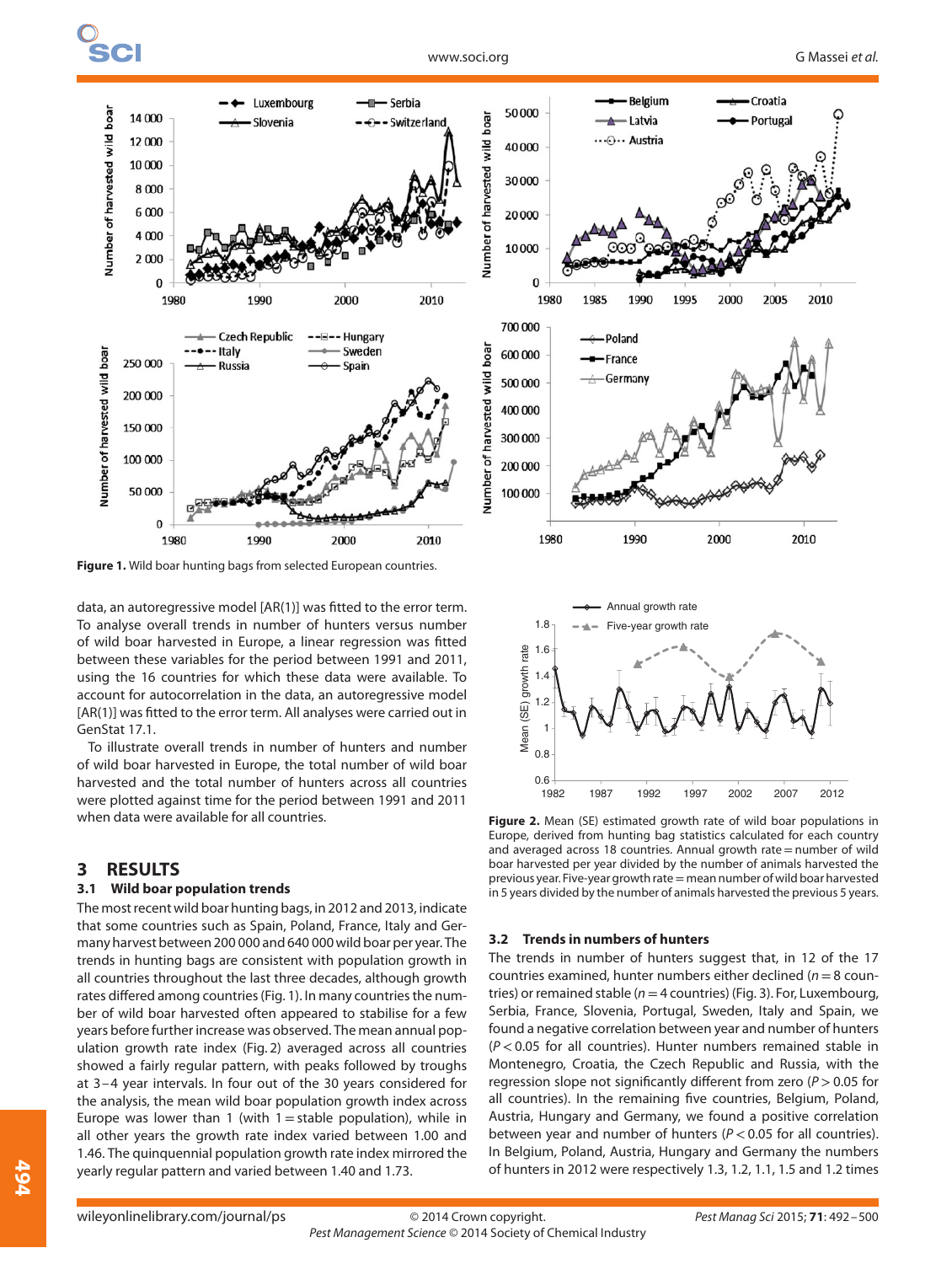

**Figure 3.** Trends in the number of hunters in selected European countries. Numbers refer either to hunters or to hunting licences.

higher than those recorded in 1990. In the same period, the numbers of wild boar harvested in Belgium, Poland, Austria, Hungary and Germany in 2012 were respectively 4.4, 1.9, 3.8, 3.4 and 1.3 times higher than numbers harvested in 1990.

For most countries, it was impossible to establish whether the actual number of wild boar hunters followed the same pattern as the total number of hunters. For instance, in Sweden, while the total number of hunters decreased owing to a decline in moose population, the relative number of wild boar hunters increased (Kindberg J, unpublished). In other countries, such as Italy, about 37–42% of the hunters in Tuscany (one of the five regions from which the national data were extrapolated, accounting for 36.8% of the total harvest in Italy) are wild boar hunters.43*,*<sup>44</sup> In the same region, while the number of hunters declined from 47 000 in 1999 to 41 000 in 2011, the proportion of hunters over 60 years of age increased in the same period from 34% in 1998 to 55% in 2012. This indicates an ageing population of hunters that are not replaced by equivalent numbers of newcomers. Similar trends have occured in other European countries: in Slovenia the current (2014) age of hunters is 55.6 years old and has been increasing annually by ca  $0.3$  – 0.4 years for the last two decades;<sup>45</sup> in France the average age of hunters was 45 years old in 1983–1984 and 50 years old in 1998–1999 (Baubet E, unpublished).

The overall trends in total number of hunters and in number of wild boar harvested in Europe (Fig. 4) showed that since the early 1990s the number of hunters has decreased by about 18%, while in the same period the number of wild boar harvested has increased by about 150%.

There was a strong negative correlation ( $R^2 = 0.873$ ,  $F_{1,19} = 131.3$ , P *<*0.0001) between the total number of hunters and the number



**Figure 4.** Total number of hunters (in millions) and wild boar harvested (in millions) in selected European countries between 1991 and 2011, when data for both variables were available for the following 16 countries: Luxembourg, Serbia, Slovenia, Belgium, Croatia, Portugal, Austria, Russia, Sweden, the Czech Republic, Hungary, Italy, Poland, France, Spain and Germany.

of wild boar harvested in 16 European countries between 1991 and 2011 (Fig. 5).

## **4 DISCUSSION AND CONCLUSIONS**

The review showed the continued growth of wild boar numbers throughout Europe between 1982 and 2013. In 2012, a minimum of 2.2 million wild boar were harvested across the 18 countries, against ca 864 000 harvested in 1992 (when for the first time data became available for all 18 countries). If the remaining countries that were not included in this analysis were added, the total number of wild boar annually harvested in Europe would be in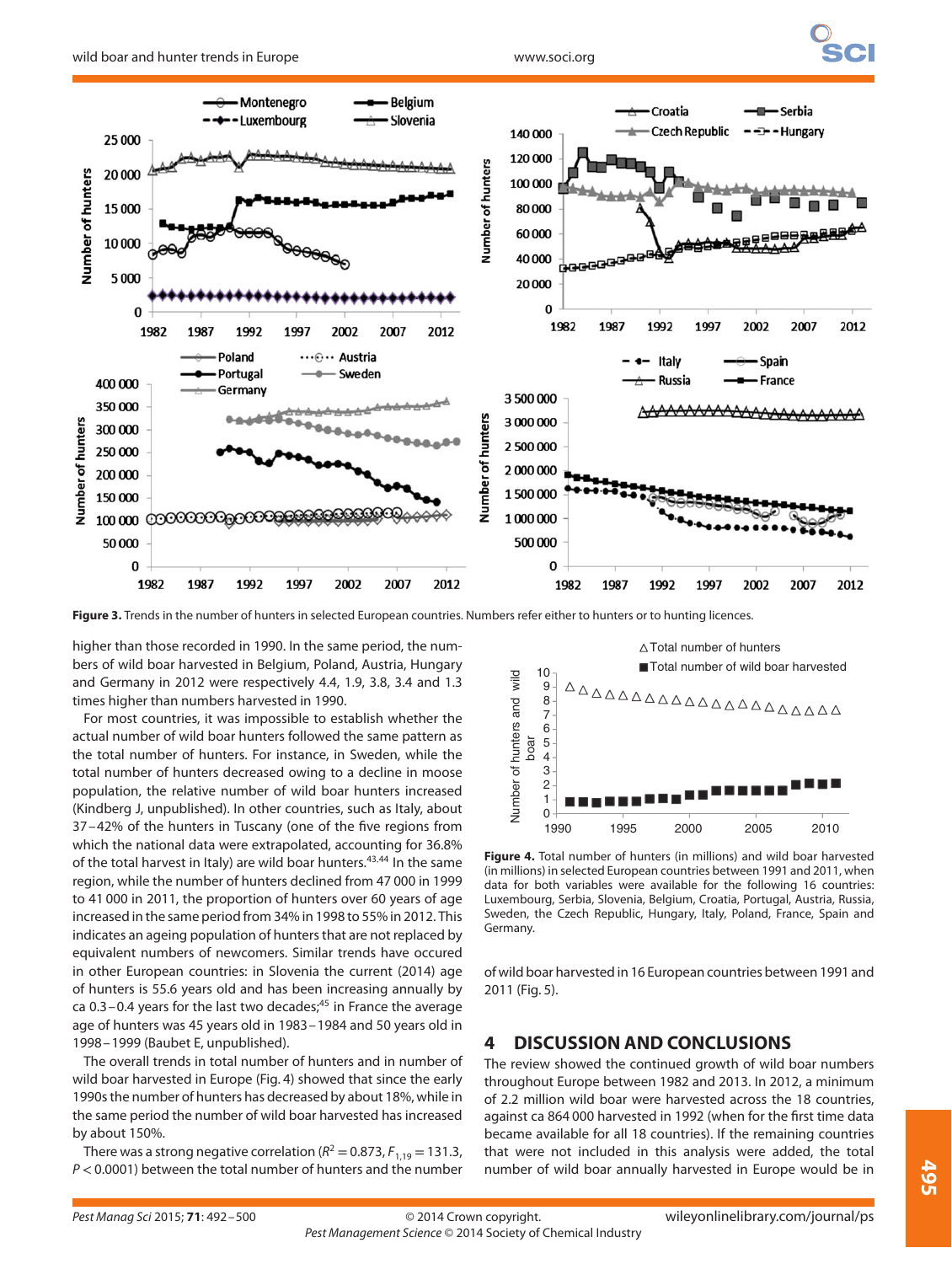

**Figure 5.** Relationship between the total number of hunters (in millions) and wild boar harvested (in millions) in selected European countries between 1991 and 2011. The shade of the symbol indicates the year, progressing from early years (in white) to recent years (in black).

excess of 3 million. Although numbers are expected eventually to stabilise, the average growth rate index, expressed as annual or quinquennial rate, has consistently exceeded 1 over the past three decades, with the exception of four years. Over the same period, the number of hunters has been comparatively stable or even declined in most European countries.

As it was impossible to differentiate between hunting effort (expressed, for instance, as the number of wild boar hunters, or guns, or hunter-days, or distance covered by hunters<sup>46</sup>) and hunting pressure, defined as the effect of hunting on wild boar population dynamics,18*,*47*,*<sup>48</sup> the number of hunters was used here as a generic indicator of the potential impact of hunting on wild boar numbers.

Assuming that the hunting bag statistics reflect the actual number of animals present, and that the number of hunters is a reasonable indicator for mortality due to hunting, these findings have several implications:

- 1. There is a mismatch between the consistent growth in number of harvested wild boar across Europe and the numbers of hunters, which in most countries are stable or declining. This suggests that hunters may have increased their effort over time and become more proficient, or that wild boar numbers have grown. This latter hypothesis is supported by the increase in the number of vehicle collisions and crop damage involving wild boar.29*,*<sup>39</sup>
- 2. For European wild boar populations, the relative mortality due to hunting has declined over the past three decades, i.e. the proportion of wild boar removed by hunters in each country has been lower in recent years than in the 1980s or in the 1990s. This means that recreational hunting per se is currently not sufficient to limit wild boar population growth.
- 3. There is no indication that the growth rate index of wild boar populations has decreased in recent years, as would be expected if populations stabilised. If the main cause of wild boar mortality, namely hunting, is decreasing or remaining stable, and the growth rate index remains *>*1 (with 1=no growth, *<*1=decline, *>*1=growth), then wild boar populations will continue to increase and more human–wild boar conflicts will be expected.

The limitations of data based on hunting bags or on number of hunters have been widely acknowledged,39*,*<sup>49</sup> and the accuracy of reports of wild boar harvested is difficult to assess. In some countries the number of wild boar harvested is linked to hunting quotas imposed by local authorities; in these instances, hunters may under- or overreport the number of animals harvested to meet these quotas.<sup>39</sup>

Biases in actual numbers harvested may also be due to poaching or illegal hunting, which was not accounted for by official statistics, changes in hunting seasons across the years and differences in equipment and hunting practices in different countries (including the use of more efficient guns, spotlight or infrared binoculars or scopes, and off-road vehicles). In addition, some countries have poor records and/or lack centralised data collation, particularly at the national scale.

Although some of these factors may affect the total number of wild boar harvested, as well as the slope of the trend between some years, the generally consistent pattern of growth throughout Europe suggests that wild boar numbers have significantly increased since 1982. The fact that these trends have been paralleled by a simultaneous growth in number of vehicle collisions and wild boar agricultural damage further supports the hypothesis that the number of animals has grown. For instance, in Sweden the number of wild boar–vehicle collisions rose from about 50 per year in the early 2000 to ca 1000 in 2005 and over 4000 in 201230 (www.viltolycka.se). In the Netherlands this number rose from 142 in 1995 to 320 in 2003, $50$  and in Switzerland, in the same period, the number increased from 212 to 412.<sup>51</sup> In Germany, out of the 227 000 traffic accidents with deer and wild boar in 2005, 13 700 involved wild boar.<sup>43</sup> In Catalonia (north-eastern Spain) the number of accidents involving animals increased by 41.6% between 2007 and 2011, with wild boar responsible for 85% of the accidents.52 In terms of impact on crops, compensation for crop damage caused by wild boar in France rose from ca €2.5 million in 1973 to €21 million in 2005 and €32.5 million in 2008.53*,*<sup>54</sup> In Luxembourg, compensation for crop damage caused by wild boar increased from ca €100 000 in 1971 to €900 000 in 2004,55 and in Slovenia from €292 000 in 2005 to €575 000 in 2013.56

The number of hunters across Europe appears to have been stable or even declining over the past three decades, and recruitment to hunter populations is low. These data reflect those reported for large game hunters in other countries. Declining trends in number of big game hunters have been recorded in the United States, Canada and Japan for a number of years, in parallel with increased numbers of ungulates.42*,*<sup>57</sup> The growing mismatch and increasing gap between the number of hunters and the number of wild boar harvested means that the relative impact of hunting on wild boar population dynamics has probably decreased. If this is correct, trends in numbers of wild boar culled may underestimate the true growth of boar populations. Although wild boar mortality due to road traffic accidents has also increased, this is still small compared with hunting-induced mortality. For instance, between 2004 and 2010, hunting was the cause of death for ca 38% of the 1613 tagged wild boar in Wallonia, while road traffic accidents accounted for less than 1% of the recorded deaths.<sup>22</sup> In Sweden, 94% of wild boar mortality is caused by hunting, 4% is due to traffic accidents and 2% is ascribed to natural mortality.<sup>7</sup> These figures are even more extreme in Slovenia, where hunting represents 97–98% of wild boar mortality, road mortality accounts for 1–1.5% and natural mortality for *<*1%.45

Other factors frequently quoted to explain the increase in wild boar numbers in Europe are the scarcity of large predators, reforestation, supplementary feeding and mild winters, which have improved survival. The wolf is the only large predator that has an impact on wild boar mortality, and in the last 30 years the populations of wolves across Europe have increased or remained stable.<sup>16,58-63</sup> The mortality of wild boar owing to wolf predation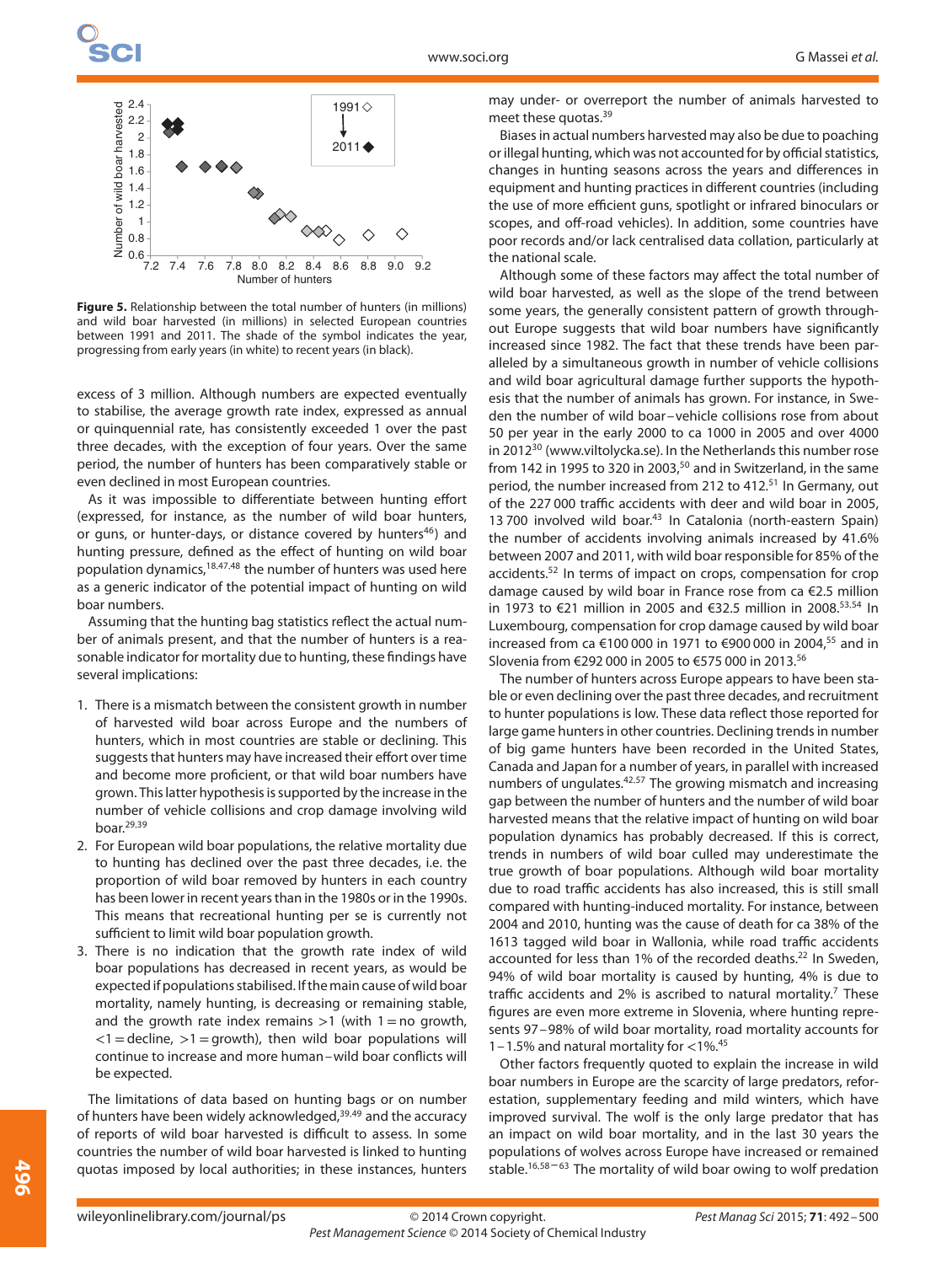is relatively small when compared with the mortality imposed by hunters.<sup>64</sup> For instance, in Poland, wolves annually removed 19–38 wild boar per 100  $km^2$  (or 4–8% of spring–summer densities of wild boar), compared with hunters who annually harvested 45-142 wild boar per 100 km<sup>2</sup>.<sup>60</sup> In Spain, estimated wolf predation caused 12% of the mortality of wild boar, compared with 31% caused by hunting.<sup>16</sup>

The mortality due to hunters and predators affects different wild boar age classes: predators such as wolves remove primarily young wild boar, while hunters remove relatively more adult animals.<sup>12,16,60-65</sup> The implications for population dynamics are significant: as young animals have lower survival rates than adults, some of the mortality due to predation replaces mortality that might otherwise be affected by other natural causes, such as starvation.<sup>66</sup> Conversely, higher mortality of adult animals owing to hunting removes individuals that might have survived longer and would have contributed more to population growth. Thus, hunters have greater potential than wolves for regulating populations.12*,*67*,*<sup>68</sup>

Hunting can also induce compensatory population response: where hunting pressure is high, wild boar may give birth earlier, which in turn allows juvenile females to grow for longer and to reach the threshold size for giving birth at 1 year of age.<sup>18</sup> In addition, under high hunting pressure, a higher proportion of yearling females give birth compared with populations where hunting pressure is less pronounced.<sup>47</sup>

Reforestation and climate change have often been quoted to explain the increased densities of ungulates in Europe.32*,*<sup>47</sup> Over the last 20 years, the forest area has expanded in all European regions.<sup>69</sup> The increased cover of forests, as well as the shelter provided by some crops such as rapeseed, sunflower and maize, is likely to have favoured the spread of wild boar to previously unoccupied areas, although this is not the case for boreal forests in Northern Europe (Kindberg J, unpublished).70*,*<sup>71</sup> Milder winters and reduced winter mortality are also likely to affect recruitment via increased survival of all age classes.15*,*64*,*<sup>72</sup>

Supplementary feeding of wild boar, which is widespread across most European countries, as well as an increased availability of agricultural crops throughout the year, has certainly contributed to increase survival.10*,*29*,*<sup>73</sup> The highest litter size and reproductive output recorded for wild boar are associated with availability of energy-rich crops (maize and sunflower) in summer and autumn, often coupled with supplementary food provided by hunters in winter.36*,*74*,*<sup>75</sup>

Wild boar reproductive rates are significantly affected by food availability;<sup>35,73,76-78</sup> the fact that sows can maximise reproductive success by adjusting their relative allocation to littermates in relation to the amount of food available could also contribute to population growth.79

In conclusion, wild boar have increased significantly across Europe during the past three decades, probably facilitated by a decrease in numbers of hunters but also by a combination of other extrinsic factors. Although the importance of each of these factors is likely to be country specific, a major finding of this review is that, across the continent, recreational hunting has not prevented the growth of wild boar populations and is unlikely to do so in the near future without substantial changes to hunting practices. Although in most European countries wild boar are valued as game, hunters might have little incentive for reducing wild boar populations even when the market value of carcasses outweighs the costs that hunters accrue via compensation payments to farmers for crop damage caused by this species.<sup>39,80</sup> An ageing

extant hunter population coupled with low hunter recruitment suggests that new strategies may be required if the number of wild boar and their impacts are to be controlled.<sup>81</sup> With regard to hunters, these strategies could include identifying and addressing the reasons for lack of retention of hunters and promotion of hunter recruitment.<sup>42</sup> Preventing further wild boar population growth will rely on shifting the focus of hunters towards specific age classes,12*,*67*,*79*,*<sup>82</sup> involving other stakeholders as well as professional hunters, introducing more effective hunting methods and equipment and exploring the use of new tools for hunting. Moreover, educating the public in wild boar control<sup>83,84</sup> and testing new methods such as fertility control in areas where hunting is unfeasible40*,*<sup>85</sup> may assist in controlling wild boar. It is conceivable that recreational hunting of wild boar will be progressively substituted by professional hunting, community service or civic duty carried out by other stakeholder groups.<sup>42</sup> Cooperation between landowners, hunters and conservation groups, as well as education in wild boar hunting and provision of equipment to increase hunting efficiency, will play an important role in decreasing wild boar populations in the future. Adopting effective strategies to reduce human–wild boar conflicts will be a major challenge in the future.39*,*<sup>41</sup> Successfully meeting this challenge could provide a model for mitigating other human–wildlife conflicts.

# **ACKNOWLEDGEMENT**

Many thanks to Stéphane Pietravalle for statistical advice.

| <b>APPENDIX</b><br>Table A1 Source of data and acknowledgements |                                                                                                                                                                                                                                                                                                                                                                                                                                                                                                                                        |  |
|-----------------------------------------------------------------|----------------------------------------------------------------------------------------------------------------------------------------------------------------------------------------------------------------------------------------------------------------------------------------------------------------------------------------------------------------------------------------------------------------------------------------------------------------------------------------------------------------------------------------|--|
| Austria                                                         | STAT cube - statistical database of statistics,<br>Austria (http://statcube.at/<br>statistik.at/ext/superweb/loadDatabase.do)                                                                                                                                                                                                                                                                                                                                                                                                          |  |
| Belgium                                                         | Service Public de Wallonie - Département<br>de la Nature et des Forêts. Thanks to<br><b>Michel Villers</b>                                                                                                                                                                                                                                                                                                                                                                                                                             |  |
| Croatia                                                         | Ministry of Agriculture, Information System<br>of Central Hunting Records<br>(https://lovistarh.mps.hr/sle/login.aspx?<br>ReturnUrl=%2fsle%2fdefault.aspx),<br>Croatian Hunting Association. Thanks to<br>Ivica Budor and Marko Tomljanović                                                                                                                                                                                                                                                                                            |  |
| Czech Republic                                                  | Ministry of Agriculture of the Czech Republic                                                                                                                                                                                                                                                                                                                                                                                                                                                                                          |  |
| France                                                          | Réseau Ongulés Sauvages ONCFS-FNC-FDC<br>(Wild Ungulates Network<br>ONCFS-FNC-FDC)<br>(http://www.oncfs.gouv.fr/Reseau-Ongules-<br>sauvages-ru104).<br>ONCFS = French National Agency for<br>Wildlife<br>(http://www.oncfs.gouv.fr/Reseau-Ongules-<br>sauvages-ru104); FNC = National Hunters<br>Federation; FDC = Departmental Hunters<br>Federation, ONCFS - Validation of<br>hunting license (Budget Division). Thanks<br>to C Saint-Andrieux (ONCFS) and field<br>staff at the Réseau Ongulés Sauvages, and<br>to D Soulie (ONCFS) |  |
| Germany                                                         | Deutscher Jagdschutzverband (German<br>Hunter Association) (see<br>http://www.jagdnetz.de/datenundfakten<br>/jahresstrecken?meta_id = 267 and<br>http://www.jagdnetz.de/datenundfakten?<br>meta $id=116$                                                                                                                                                                                                                                                                                                                               |  |
|                                                                 |                                                                                                                                                                                                                                                                                                                                                                                                                                                                                                                                        |  |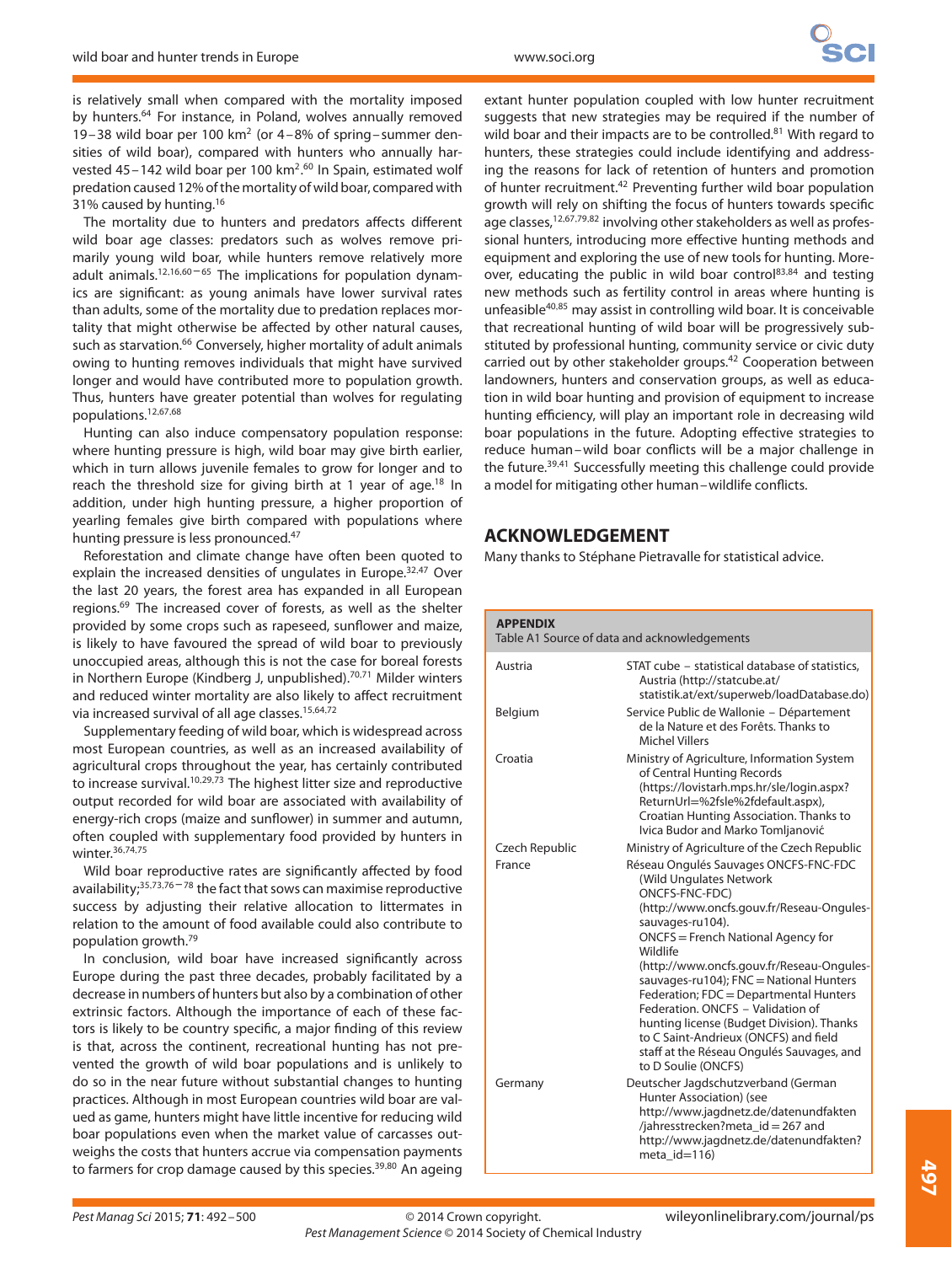| Table A1 (continued) |                                                                                                                                                                                                                                                                                                               |  |
|----------------------|---------------------------------------------------------------------------------------------------------------------------------------------------------------------------------------------------------------------------------------------------------------------------------------------------------------|--|
| Hungary              | National Game Management Database,<br>Gödöllő, Hungary.<br>Thanks to the Foundation of the<br>Hungarian Government (USZT) within                                                                                                                                                                              |  |
| Italy                | project VKSZ_12-1-2013-0034<br>Agroclimate 2<br>National Ungulates Databank, ISPRA<br>(Institute for Environmental Protection<br>and Research)                                                                                                                                                                |  |
|                      | (http://www.isprambiente.gov.it/it).<br>Italian National Institute of Statistics<br>(http://www.istat.it). Thanks to Maria<br>Luisa Zanni, Enrico Merli, Andrea Marsan,<br>Maddalena Mattii, Aurelio Perrone,<br>Sandro Bertolino and Barbara Franzetti                                                       |  |
| Latvia               | The State Forest Service of Latvia (SFS)<br>(www.vmd.gov.lv)                                                                                                                                                                                                                                                  |  |
| Luxembourg           | Administration de la Nature et des Forêts,<br>Luxembourg.<br>Ministère du Développement Durable et                                                                                                                                                                                                            |  |
|                      | des Infrastructures, Département de<br>l'Environnement, Luxembourg. Thanks<br>to P Grivet, P Calmes and JM Berg                                                                                                                                                                                               |  |
| Poland               | Forestry Statistical Yearbooks (1975-2013),<br><b>Central Statistical Office of Poland</b>                                                                                                                                                                                                                    |  |
| Portugal             | Portuguese Institute for Nature<br>Conservation and Forests (www.icnf.pt).<br>Portuguese Science Foundation (FCT)<br>within project PEst-C/MAR/LA0017/2013                                                                                                                                                    |  |
| Russia               | <b>Russian Committee for Statistics</b><br>Roskomstat (www.rks.ru)                                                                                                                                                                                                                                            |  |
| Serbia               | Statistical Office of the Republic of Serbia<br>(www.stat.gov.rs). Hunting Association<br>of Serbia                                                                                                                                                                                                           |  |
| Slovenia             | Statistic Yearbooks of the Republic of<br>Slovenia (1982-2012), annual hunting<br>management plans for all 15 Hunting<br>Management Districts (2009-2013)<br>Slovene hunting information system<br>(2001-2013). Thanks to Marko Jonozovič,<br>Department for Wildlife and Hunting,<br>Slovenia Forest Service |  |
| Spain                | Spanish Ministry of Agriculture, Food and<br><b>Environment and Spanish Hunters</b><br>Federation. Thanks to Antonio Solís from<br>the Spanish Ministry of Agriculture                                                                                                                                        |  |
| Sweden               | The Swedish Association for Hunting and<br>Wildlife Management, Swedish<br><b>Environmental Protection Agency</b>                                                                                                                                                                                             |  |
| Switzerland          | Office Fédéral de l'Environnement OFEV<br>Statistique de la Chasse                                                                                                                                                                                                                                            |  |

# **REFERENCES**

- 1 Sjarmidi A and Gerard J, Autour de la systématique et la distribution des suidés. Monit Zool Ital **22**:415–448 (1988).
- 2 Erkinaro E, Heikura K, Lindgren E, Pulliainen E and Sulkava S, Occurrence and spread of the wild boar (Sus scrofa) in eastern Fennoscandia. Mem Soc Fauna Flora Fenn **58**:39–47 (1982).
- 3 Veeroja R and Männil P, Population development and reproduction of wild boar (Sus scrofa) in Estonia. Wildl Biol Pract **10**:17–21 (2014).
- 4 Wilson CJ, Feral wild boar in England: status, impact and management. Defra, London, UK **(**2005).
- 5 Wilson CJ, The establishment and distribution of feral wild boar (Sus scrofa L.) in England. Wildl Biol Pract **10**:1–6 (2014).
- 6 Andersen R and Holthe V, Ungulates and their management in Denmark, in European Ungulates and their Management in the 21st

Century, ed. by Apollonio M, Andersen R and Putman R. Cambridge University Press, Cambridge, UK, pp. 71–85 (2010).

- 7 Rosvold J and Andersen R, Wild boar in Norway is climate a limiting factor? – NTNU Vitenskapsmuseet. Rapp Zool Ser **1**:1–23 (2008).
- 8 Cahill S, Limona F and Gracia J, Spacing and nocturnal activity of wild boar Sus scrofa in a Mediterranean metropolitan park. Wildl Biol **9**:13–33 (2003).
- 9 Jansen A, Luge E, Guerra B, Wittschen P, Gruber AD, Loddenkemper C et al., Leptospirosis in urban wild boars, Berlin, Germany. Emerg Infect Dis **13**:739–742 (2007).
- 10 Bieber C and Ruf T, Population dynamics in wild boar Sus scrofa: ecology, elasticity of growth rate and implications for the management of pulsed resource consumers. J Appl Ecol **42**:1203–1213 (2005).
- 11 Holland EP, Burrow JF, Dytham C and Aegerter JN, Modelling with uncertainty: introducing a probabilistic framework to predict animal population dynamics. Ecol Model **220**:1203–1217 (2009).
- 12 Keuling O, Baubet E, Duscher A, Ebert C, Fischer C, Monaco A et al., Mortality rates of wild boar Sus scrofa L. in central Europe. Eur J Wildl Res **59**:805–814 (2013).
- 13 Okarma H, Jedrzejewska B, Jederzejewski W, Krasinski ZA and Milkowski L, The roles of predation, snow cover, acorn crop, and man-related factors on ungulate mortality in Bialowieza Primeval Forest, Poland. Acta Theriol **40**:197–217 (1995).
- 14 Massei G, Genov PV, Staines BW and Gorman ML, Mortality of wild boar in a Mediterranean area in relation to sex and age. J Zool Lond **242**:394–400 (1997).
- 15 Rossi S, Toigo C, Hars J, Pol F, Hamann JL, Depner K et al., New insights on the management of wildlife diseases using multi-state recapture models: the case of classical swine fever in wild boar. PLoS ONE **6**:e24257 (2011).
- 16 Jędrzejewski W, Jędrzejewska B, Okarma H and Ruprecht AL, Wolf predation and snow cover as mortality factors in the ungulate community of the Bialowieza National Park, Poland. *̇* Oecologia **1**:27–36 (1992).
- 17 Nores C, Llaneza L and Álvarez A, Wild boar Sus scrofa mortality by hunting and wolf Canis lupus predation: an example in northern Spain. Wildl Biol **14**:44–51 (2008).
- 18 Toïgo C, Servanty S, Gaillard J-M, Brandt S and Baubet E, Disentangling natural from hunting mortality in an intensively hunted wild boar population. J Wildl Manag **72**:1532–1539 (2008).
- 19 Gamelon M, Besnard A, Gaillard JM, Servanty S, Baubet E, Brandt S et al., High hunting pressure selects for earlier birth date: wild boar as a case study. Evolution **65**:3100–3112 (2011).
- 20 Šprem N, Duduković D, Keros T and Konjević D, Wildlife-vehicle collisions in Croatia – a hazard for humans and animals. Coll Antropol **37**:531–535 (2013).
- 21 Morelle K, Lehaire F and Lejeune P, Spatio-temporal patterns of wildlife–vehicle collisions in a region with a high-density road network. Nat Conserv **5**:53–73 (2013).
- 22 Prevot C and Licoppe A, Comparing red deer (Cervus elaphus L.) and wild boar (Sus scrofa L.) dispersal patterns in southern Belgium. Eur J Wildl Res **59**:795–803 (2013).
- 23 Welander J, Spatial and temporal dynamics of wild boar (Sus scrofa) rooting in a mosaic landscape. J Zool Lond **252**:263–271 (2000).
- 24 Hone J, Feral pigs in Namadgi National park, Australia: dynamics, impacts and management. Biol Conserv **105**:231–242 (2002).
- 25 Schley L and Roper TJ, Diet of wild boar Sus scrofa in Western Europe, with particular reference to consumption of agricultural crops. Mamm Rev **33**:43–56 (2003).
- 26 Massei G and Genov P, The environmental impact of wild boar. Galemys **16**:135–145 (2004).
- 27 Bueno CG, Barrio IC, Garcia-Gonzalez R, Alados CL and Gomez-Garcia D, Does wild boar rooting affect livestock grazing areas in alpine grasslands? Eur J Wildl Res **56**:765–770 (2010).
- 28 Barrios-Garcia M and Ballari S, Impact of wild boar Sus scrofa in its introduced and native range: a review. Biol Invasions **14**:2283–2300 (2012).
- 29 Geisser H and Reyer H-U, The influence of food and temperature on population density of wild boar Sus scrofa in the Thurgau (Switzerland). J Zool Lond **267**:89–96 (2005).
- 30 Liberg O, Bergstrom R, Kindberg J and Von Essen H, Ungulates and their management in Sweden, in European Ungulates and their Management in the 21st Century, ed. by Apollonio M, Andersen R and Putman R. Cambridge University Press, Cambridge, UK, pp. 37–70 (2010).
- 31 Wotschikowsky U, Ungulates and their management in Germany, in European Ungulates and their Management in the 21st Century, ed. by

**498**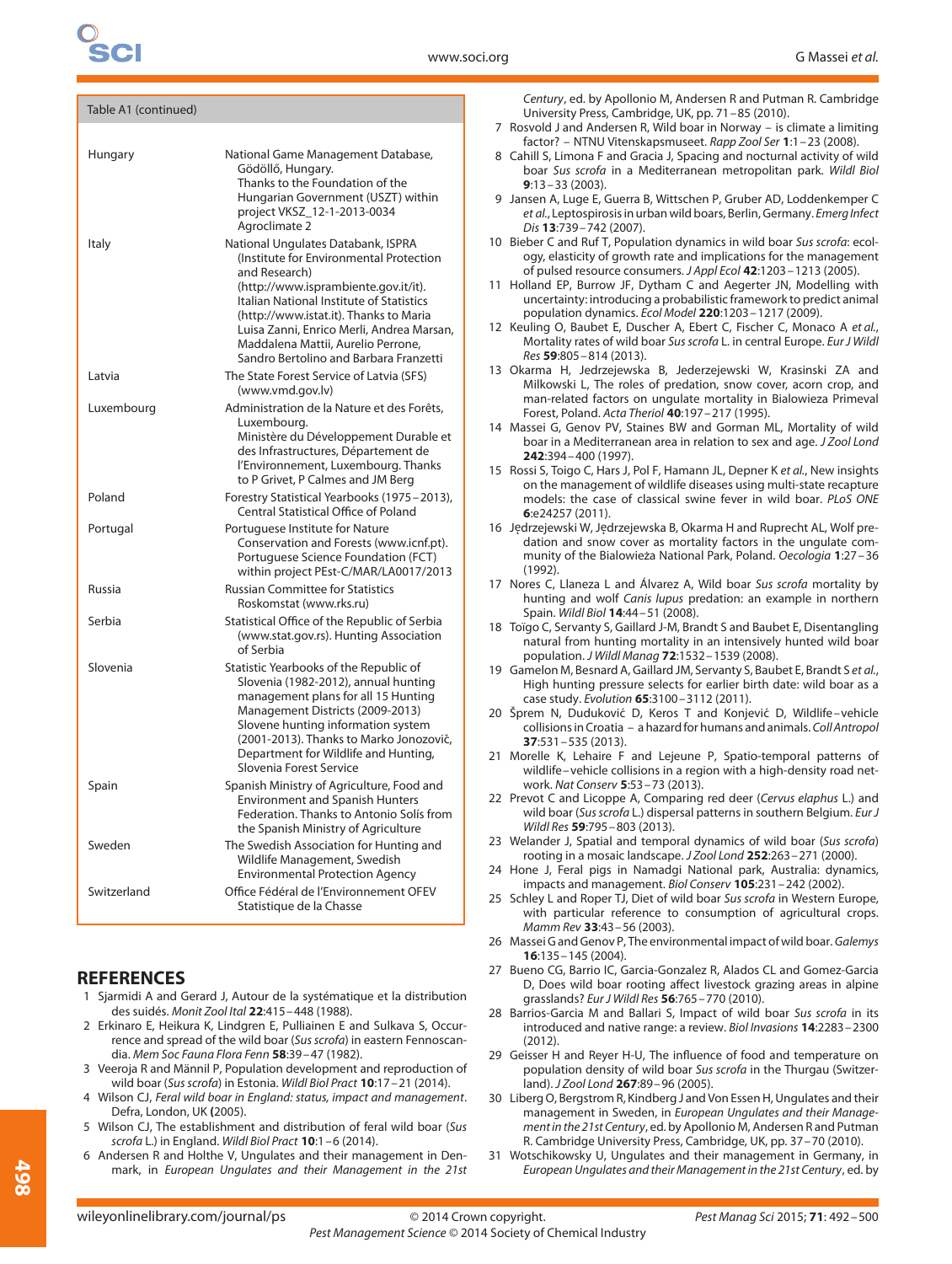Apollonio M, Andersen R and Putman R. Cambridge University Press, Cambridge, UK, pp. 201–222 (2010).

- 32 Sáez-Royuela C and Tellería JL, The increased population of the wild boar (Sus scrofa L.) in Europe. Mamm Rev **16**:97–101 (1986).
- 33 Genov P, Significance of natural biocenoses and agrocenoses as the source of food for wild boar (Sus scrofa L.). Ekol Pol **29**:117–136 (1981).
- 34 Fonseca C, Alves da Silva A, Alves J, Vingada J and Soares AMVM, Reproductive performance of wild boar females in Portugal. Eur J Wildl Res **57**:363–371 (2011).
- 35 Gethöffer F, Sodeikat G and Pohlmeyer K, Reproductive parameters of wild boar (Sus scrofa) in three different parts of Germany. Eur J Wildl Res **53**:287–297 (2007).
- 36 Cellina S, Effects of Supplemental Feeding on the Body Condition and Reproductive State of Wild Boar Sus scrofa in Luxembourg. PhD, University of Sussex (2008).
- 37 Borowik T, Cornulier T and Jędrzejewska B, Environmental factors shaping ungulate abundance in Poland. Acta Theriol **58**:403–413 (2013).
- 38 Jerina K, Pokorny B and Stergar M, First evidence of long-distance dispersal of adult female wild boar (Sus scrofa) with piglets. Eur JWildl Res **60**:367–370 (2014).
- 39 Apollonio M, Andersen R and Putman R (eds), European Ungulates and their Management in the 21st Century. Cambridge University Press, Cambridge, UK, 604 pp. (2010).
- 40 Massei G, Roy S and Bunting R, Too many hogs? A review of methods to mitigate impact by wild boar and feral pigs. Hum–Wildl Interact **5**:79–99 (2011).
- 41 Glikman JA and Frank B, Human dimensions of wildlife in Europe: the Italian way. Hum Dimens Wildl **16**:368–377 (2011).
- 42 Riley SJ, Decker DJ, Enck JW, Curtis PD and Lauber TB, Deer populations up, hunter populations down: implications of interdependence of deer and hunter population dynamics on management. Ecoscience **10**:455–461 (2003).
- 43 Carnevali L, Pedrotti L, Riga F and Toso S, Ungulates in Italy. Status, distribution, abundance, management and hunting of ungulate populations in Italy. Report 2001–2005. Biol Conserv Fauna **117**:1–168 (2009).
- 44 Regione Toscana, 2012 (in Italian). [Online]. Piano Regionale Agricolo Forestale (PRAF), 525 pp. (2012–2015). Available: http://www. regione.toscana.it/-/piano-regionale-agricolo-forestale-praf- [14 September 2014].
- 45 Lisjak IS, SloveneHunting Information System. [Online]. (2014). Available: http://apl.logos.si/LIS/login.aspx [23 May 2014].
- 46 Brøseth H and Pedersen HC, Hunting effort and game vulnerability studies on a small scale: a new technique combining radio-telemetry, GPS and GIS. J Appl Ecol **37**:182–190 (2000).
- 47 Servanty S, Gaillard J-M, Ronchi F, Focardi S, Baubet E and Gimenez O, Influence of harvesting pressure on demographic tactics: implications for wildlife management. J Appl Ecol **48**:835–843 (2011).
- 48 Cleveland SM, Hebblewhite M, Thompson M and Henderson R, Linking elk movement and resource selection to hunting pressure in a heterogeneous landscape. Wildl Soc Bull **36**:658–668 (2012).
- 49 Evaluation of possible mitigation measures to prevent introduction and spread of African swine fever virus through wild boar. EFSA J **12**:1–23 (2014).
- 50 Van Vieren SE and Groot-Bruinderink WTA, Ungulates and their management in the Netherlands, in European Ungulates and their Management in the 21st Century, ed. by Apollonio M, Andersen R and Putman R. Cambridge University Press, Cambridge, UK, pp. 265–183 (2010).
- 51 Imesh-Bebie' N, Gander H and Schnidrig-Petrig R, Ungulates and their management in Switzerland, in European Ungulates and their Management in the 21st Century, ed. by Apollonio M, Andersen R and Putman R. Cambridge University Press, Cambridge, UK, pp. 357–391 (2010).
- 52 Rosell C, Fernández-Bou M, Camps F, Boronat C, Navàs F, Martínez M et al., Animal–vehicle collisions: a new cooperative strategy is needed to reduce the conflict. Proc ICOET 2013 Int Conf on Ecology and Transportation, Scottsdale, AZ (2013).
- 53 Guibert B, Bilan national de l'indemnisation des degats agricoles de sangliers. Modalités de gestion du sanglier, in Actes du Colloque Reims (Marne), 1–2 Mars 2007, ed. by Klein F, Guibert B and Baubet. EFNC-ONCFS, Paris, France, pp. 73–78 (2008).
- 54 Maillard D, Gaillard JM, Hewison M, Ballon P, Duncan P, Loison A et al., Ungulates and their management in France, in European Ungulates

and their Management in the 21st Century, ed. by Apollonio M, Andersen R and Putman R. Cambridge University Press, Cambridge, UK, pp. 441–474 (2010).

- 55 Schley L, Dufrêne M, Krier A and Frantz AC, Patterns of crop damage by wild boar (Sus scrofa) in Luxembourg over a 10-year period. Eur J Wildl Res **54**:589–599 (2008).
- 56 Yearly hunting management plans for all Slovene hunting management districts for 2014 (in Slovene). Slovenia Forest Service, Ljubljana, Slovenia (2014).
- 57 Ueda G and Kanzaki N, Wild boar hunters profile in Shimane Prefecture, Western Japan. Wildl Biol Pract **1**:146–151 (2005).
- 58 Linnell JDC, Swenson JE and Andersen R, Predators and people: conservation of large carnivores is possible at high human densities if management policy is favourable. Anim Conserv **4**:345–349 (2001).
- 59 Kaczensky P, Chapron G, von Arx M, Huber D, Andrén H and Linnell J, Status, Management and Distribution of Large Carnivores – Bear, Lynx, Wolf and Wolverine in Europe. Part 1. [Online]. LCIE, 72 pp. (2013). Available: http://ec.europa.eu/environment/nature/conservation/ species/carnivores/pdf/task\_1\_part1\_statusoflcineurope.pdf [10 September 2014].
- 60 Jędrzejewski W, Jędrzejewska B, Okarma H, Schmidt K, Zub K and Musiani M, Prey selection and predation by wolves in Bialowieza*̇* Primeval Forest, Poland. J Mamm **81**:197–212 (2000).
- 61 Andersone Z and Ozoliņš J, Food habits of wolves Canis lupus in Latvia. Acta Theriol **49**:357–367 (2004).
- 62 Valdmann H, Andersone-Lilley Z, Koppa O, Ozolins J and Bagrade G, Winter diets of wolf Canis lupus and lynx Lynx lynx in Estonia and Latvia. Acta Theriol **50**:521–527 (2005).
- 63 Mattioli L, Capitani C, Gazzola A, Scandura M and Apollonio M, Prey selection and dietary response by wolves in a high-density multi-species ungulate community. Eur J Wildl Res **57**:909–922 (2011).
- 64 Melis C, Szafranska P, Jędrzejewska B and Barton K, Biogeographical variation in the population density of wild boar (Sus scrofa) in western Eurasia. J Biogeogr **33**:803–811 (2006).
- 65 Koryntin NS, Bol'shakov VN, Markov NI and Pogodin NL, The state of populations and selective hunting of game ungulates in the Middle Urals. Russian J Ecol **33**:178–185 (2002).
- 66 Náhlik A and Sándor G, Birth rate and offspring survival in a free-ranging wild boar Sus scrofa population. Wildl Biol **9**:37–42 (2003).
- 67 Genov PW, Massei G and Kostova W, Die Nutzung des Wildschweins (Sus scrofa) in Europa in Theorie und Praxis. Z Jagdwiss **40**:263–267  $(1994)$
- 68 Braga C, Alexandre N, Fernández-Llario P and Santos P, Wild boar (Sus scrofa) harvesting using the espera hunting method: side effects and management implications. Eur J Wildl Res **56**:465–469 (2010).
- 69 State of Europe's forests 2011. Forest Europe Ministerial Conf, Oslo, 14 June 2011. Forest Europe Liaison Office, UN-OECE-FAO, Oslo, Norway (2011).
- 70 Herrero J, Garcia-Serrano A, Couto S, Ortuno VM and Garca-Gonzalez R, Diet of wild boar Sus scrofa L. and crop damage in an intensive agroecosystem. Eur J Wildl Res **52**:245–250 (2006).
- 71 Keuling O, Stier N and Roth M, Commuting, shifting or remaining? Different spatial utilisation patterns of wild boar Sus scrofa L. in forest and field crops during summer. Mamm Biol **74**:145–152 (2009).
- 72 Jędrzejewska B, Jędrzejewski W, Bunevich AN, Miłkowski L and Krasiński ZA, Factors shaping population densities and increase rates of ungulates in Białowieza Primeval Forest (Poland and Belarus) *̇* in the 19th and 20th centuries. Acta Theriol **42**:399–451 (1997).
- 73 Andrzejewski R and Jezierski W, Management of a wild boar population and its effects on commercial land. Acta Theriol **23**:309–339 (1978).
- 74 Rosell C, Navàs F and Romero S, Reproduction of wild boar in a cropland and coastal wetland area: implications for management. Anim Biodivers Conserv **35**:209–217 (2012).
- 75 Servanty S, Gaillard J-M, Toïgo C, Brandt S and Baubet E, Pulsed resources and climate-induced variation in the reproductive traits of wild boar under high hunting pressure. J Anim Ecol **78**:1278–1290 (2009).
- 76 Massei G, Genov PV and Staines BW, Diet, food availability and reproduction of wild boar in a Mediterranean coastal area. Acta Theriol **41**:307–320 (1996).
- 77 Maillard D and Fournier P, Timing and synchrony of births in the wild boar (Sus scrofa Linnaeus, 1758) in a Mediterranean habitat: the effect of food availability. Galemys **16**:67–74 (2004).